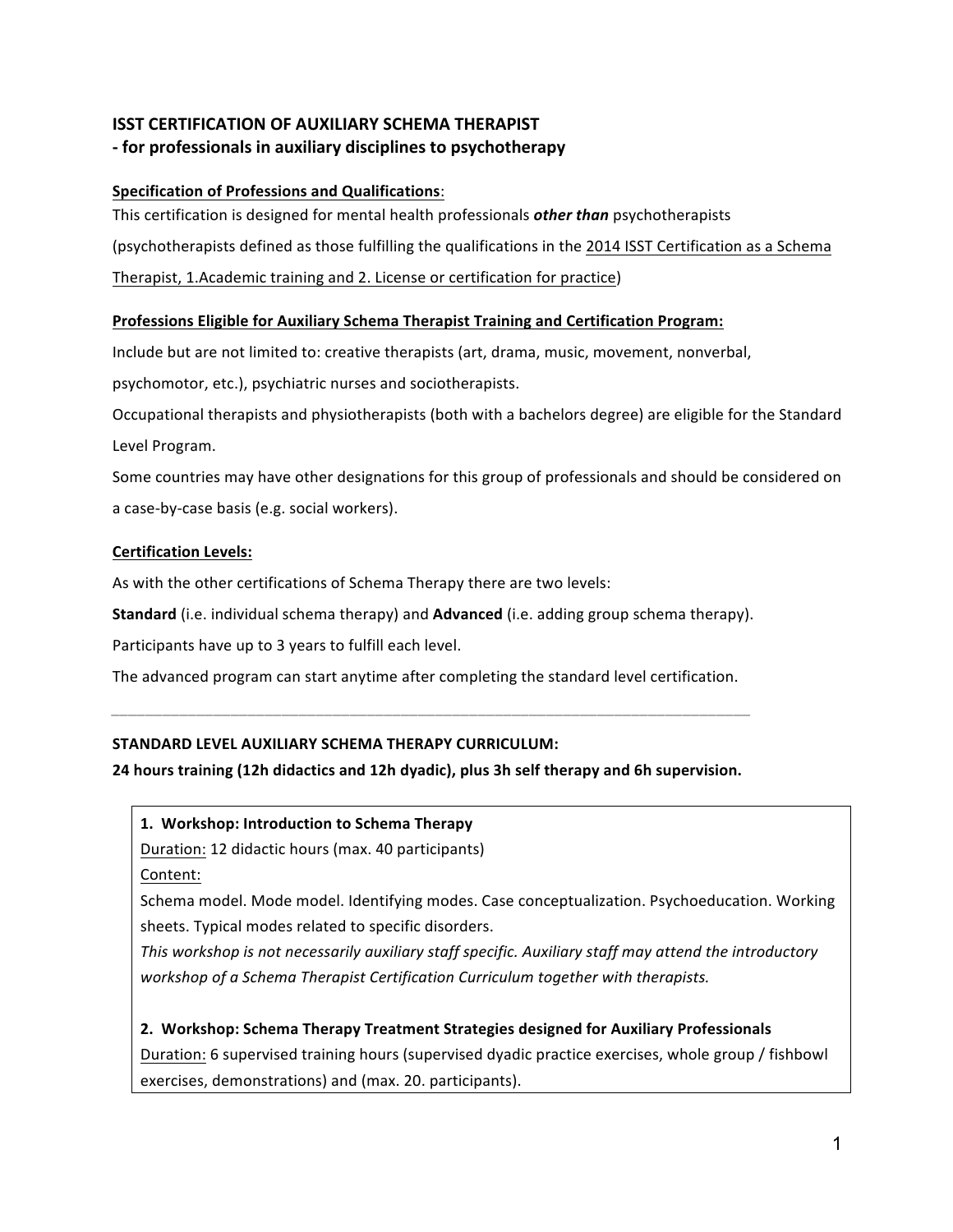Content: the goals of ST, Identifying modes and schemas. Limited reparenting. Empathic confrontation. Difficult situations, especially with patients with personality disorder features.

## **3. Workshop: Special Treatment Situations for Auxiliary Professionals**

Duration: 6 hours dyadic practice exercises (max. 20 participants) Content: Application of Schema Therapy for the specific target population of the multidisciplinary treatment program (e.g. Personality Disorders (e.g. BP), Complex Trauma).

## **4. Workshop: Self Therapy**

Duration: 3 hours in a group format with no more than 6 participants or 6 hours with 12 participants and two trainers.

Content: Focus is on own schemas: Dealing with obstacles in treatment when own schemas become activated with certain types of patients or certain modes.

## **5. Supervision** (min. 6 hours of group supervision)

Duration: Attendance at a minimum of 4 group supervision sessions (max. 6 participants) each lasting 1,5 h is required (in all 6h).

Content:

Supervision can begin after completion of workshop 2. Sessions are recommended approx. once a month for the participants to build on their practice, while their new skills are still fresh in mind. At every session some of the participants must present their own video material and everyone has

to present videos at least 2 out of the 4 sessions.

Regular treatment team supervision does *not* count toward this requirement.

## **Required Training Program Content of Didactic Curriculum: 12 hours (12 h similar to the Introduction Workshops in the Schema Therapy Certification Curriculum):**

## **1. Concept and Case conceptualization**

- 1.1 Schema Theory and Concept
	- Schemas, Coping Styles, and Modes: Defined and Differentiated
	- Psycho-education about Basic Needs of Children
- 1.2 Treatment Formulation & Case Conceptualization
	- Clarifying Goals & Needs in Schema Terms and/or Modes
	- Understanding the schema therapist's case conceptualization of the patient.

## *2.* **Therapy Relationship**

- Limited Re-Parenting
- Empathic Confrontation
- Limit Setting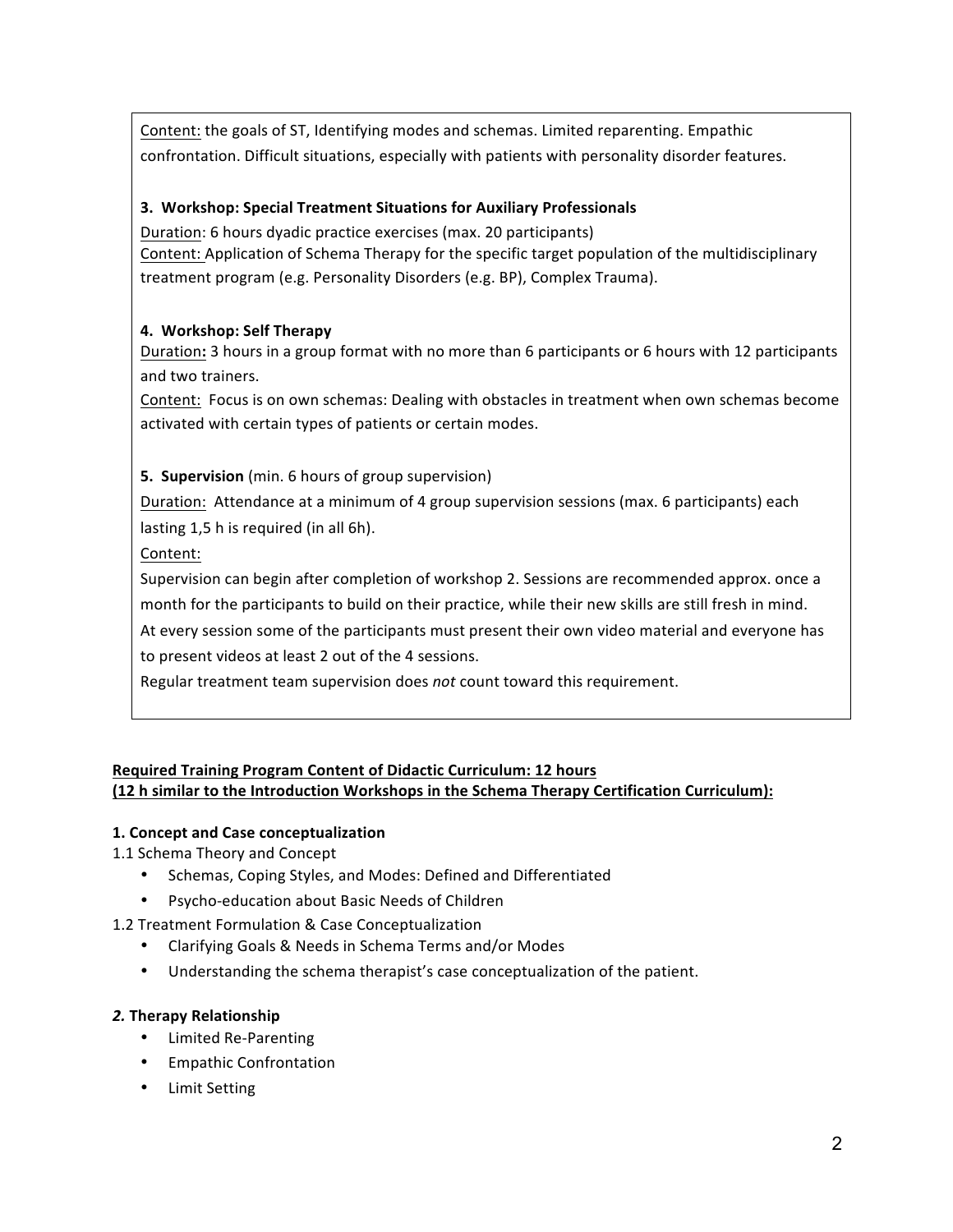## **3. Schema Therapy Techniques**

3.1 Cognitive Techniques

- Diaries
- Flashcards

3.4 Self-Help Techniques

#### **4. Literature (recommended)**

- Reinventing Your Life
- **Schema Therapy: Distinctive Features (2010)** Eshkol Rafaeli, David P. Bernstein, Jeffrey Young
- Other Reading Materials (national)
- Others selected by the trainers to fit the population

#### **Required Training Program Content of Dyadic Practice Curriculum (12 hours):**

Connection and safety, Limited Re-Parenting with Child modes, esp. with the Vulnerable and Angry Child Modes. Confronting Dysfunctional Coping Modes. Confronting and diminishing the control of the Punitive and Demanding Parent Modes. Empathic Confrontation. Limit Setting. Therapy Relationship Work.

#### **Required Program for Self Therapy (3-6 hours):**

Own Schemas: Dealing with obstacles in treatment when own schemas become activated and modes are triggered with certain types of patients or certain modes Appropriate use of self-disclosure

#### **Required Supervision Program Content (6 hours):**

- Use of STCS
- Obstacles in treatment incl. activation of own schemas
- Positive, safe atmosphere

#### **Requirements for Trainers/Supervisors:**

Must be an ISST-certified advanced schema therapist and ISST-approved trainer/supervisor. It is recommended strongly that the trainer/supervisor has experience with multi-disciplinary teams. The system of on-going evaluation and quality control for supervisors also applies.

## **Certification**

One video of 15-30 minutes is rated by the following items of the STCS:

General Therapeutic Skills item1, 2, 3, 4.

Conceptualization and Education item 7, 8.

Schema Change item 12, 13 and parts of 14

(i.e. transitional objects, schema diary, monitor emotions, modes or schema triggers, reach out to friends, practice healthy behavioural changes, call auxiliary therapist when appropriate).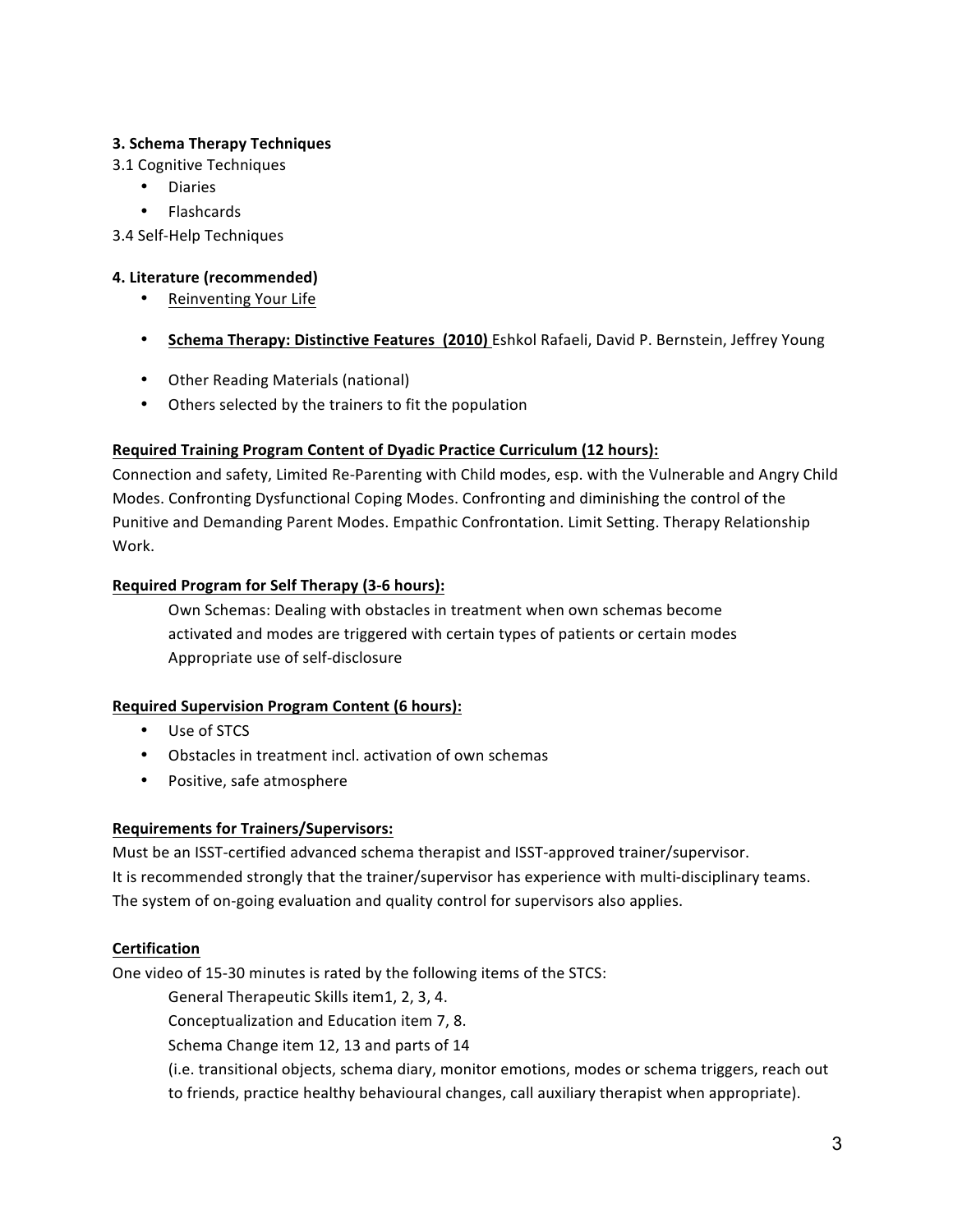Video must be rated at a minimum score of 4 for item 1; and of 3 for all other items (unless N/A i.e. not applicable).

## **Scope of practice related to schema therapy for those Certified as Standard Level Auxiliary Schema Therapists**

- 1. Carry out specific basic schema therapy interventions in a multidisciplinary treatment team with supervision (Approved Schema Therapy Supervisor). Examples of such interventions are:
	- a. Using exercises or homework developed in conjunction with a certified schema therapist.
	- b. Limited reparenting interventions as part of the milieu or the usual interactions with clients that occur in the day to day functioning of the treatment program.
- 2. Work with clients using the interventions of *their professions* to accomplish the goals of schema therapy in individual or group sessions (i.e. *not* schema therapy groups).

## **ADVANCED LEVEL AUXILIARY SCHEMA THERAPIST CURRICULUM:**

**24** hours (6 h didactic and 18 h fishbowl/group training), plus 6 hours supervision.

**\_\_\_\_\_\_\_\_\_\_\_\_\_\_\_\_\_\_\_\_\_\_\_\_\_\_\_\_\_\_\_\_\_\_\_\_\_\_\_\_\_\_\_\_\_\_\_\_\_\_\_\_\_\_\_\_\_\_\_\_\_\_\_\_\_\_\_\_\_\_\_\_\_\_\_\_**

#### **Required Qualifications for being Eligible for this Program:**

Certified at the Standard level as an auxiliary schema therapist.

#### 1: Introduction to Group Schema Therapy

Duration: 6 didactic hours (max. 40 participants)

Content:

Introduction to the GST model incl. safety, connection and bonding.

Collaboration between the group schema therapist and the auxiliary group schema therapist.

## **2: Dysfunctional Coping Modes and Healthy Adult Mode**

Duration: 9 fishbowl/group-training hours.

Content:

Group interventions for the Dysfunctional Coping Modes and Healthy Adult mode.

## **3: Child Modes (including Happy Child mode) , Dysfunctional Parent Modes**

Duration: 9 hours with demonstration and fishbowl/group training (max. 20 participants) Content: 

Group interventions for the Child Modes, Dysfunctional Parent Modes

**Supervision Workshop** Duration: 6 hours of supervision Content: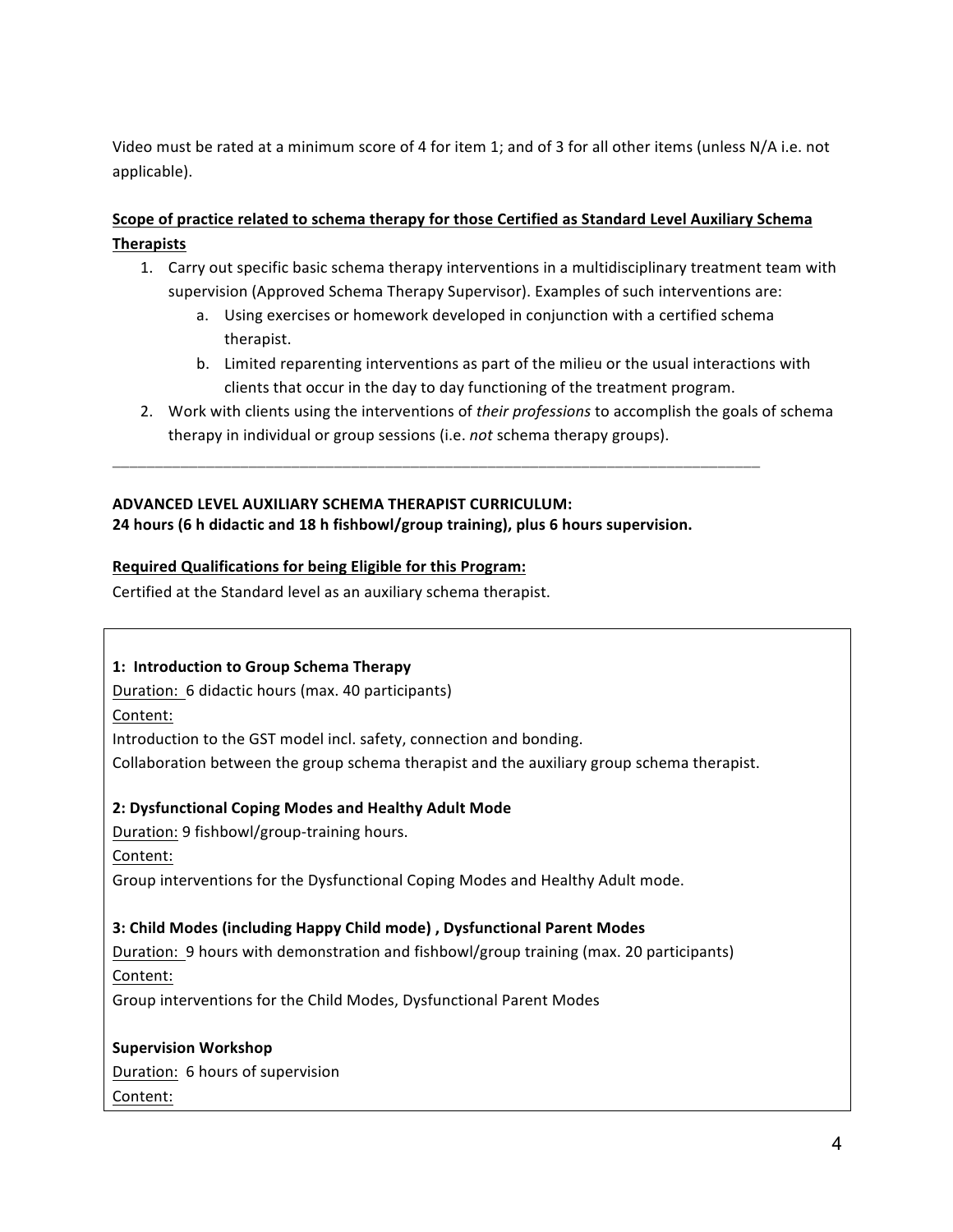Similar to the supervision described for the Standard level of certification with the focus on acting as the auxiliary therapist in a Schema Therapy Group.

## Literature (recommended)

The Schema Therapy Clinician's Guide: Farrell, Reiss & Shaw

Other reading material (national)

Others selected by the trainers to fit the population

## **Required Training Program Content of Didactic Curriculum (6 hours):**

- 1. Introduction to the GST model
- 2. Collaboration between the group schema therapist and the advanced auxiliary schema therapist
	- a. Connection and support
	- b. Model healthy interactions
- 3. General therapist behaviour & limited reparenting & structure
	- a. Limited reparenting in, of and by group
	- b. Establishing safety, connection and bonding
	- c. Setting and holding the frame, but balanced between structure and flexibility
	- d. Attending to homework
	- e. Translating problems into schemas and modes in a group and relating them to the needs
- 4. Group therapeutic skills & Group climate
	- a. Identify individual- and group modes/-schemas and facilitate the group in involvement in the process
	- b. Alternate between focus on one member and the group as a whole.
	- c. Mode dialogues and role plays in the group
	- d. Exercises to strengthen healthy adult mode
	- e. Group imagery rescripting
	- f. Facilitating corrective emotional experiences for the group

## **Required Program Content for Fishbowl/Group Training (18 hours):**

Equivalent to didactic curriculum item 2.-4. related to child modes, dysfunctional parent modes, dysfunctional coping modes, Happy Child mode and healthy adult modes

## **Required Program Content for Supervision (6 hours):**

- Use of Group Schema Therapy Rating Scale
- Obstacles in treatment incl. activation of own schemas
- Positive, constructive, safe atmosphere

## **Requirements for Trainers/Supervisors:**

Must be an ISST certified trainer/supervisor in individual ST and Group ST..